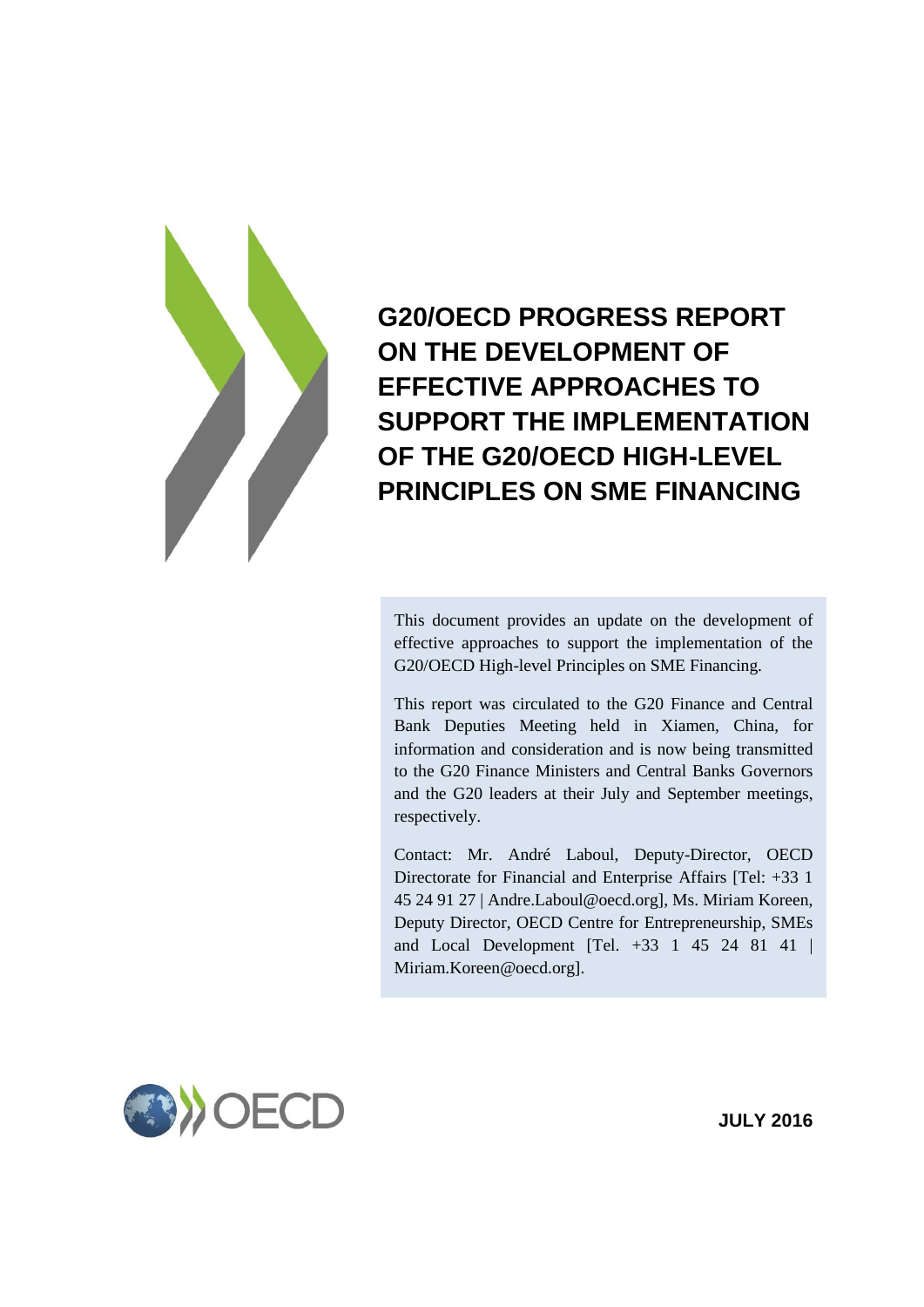This report is circulated under the responsibility of the Secretary-General of the OECD. The opinions expressed and arguments employed herein do not necessarily reflect the official views of OECD member countries or of the G20.

2 *This document and any map included herein are without prejudice to the status of or sovereignty over any territory, to the delimitation of international frontiers and boundaries and to the name of any territory, city or area.*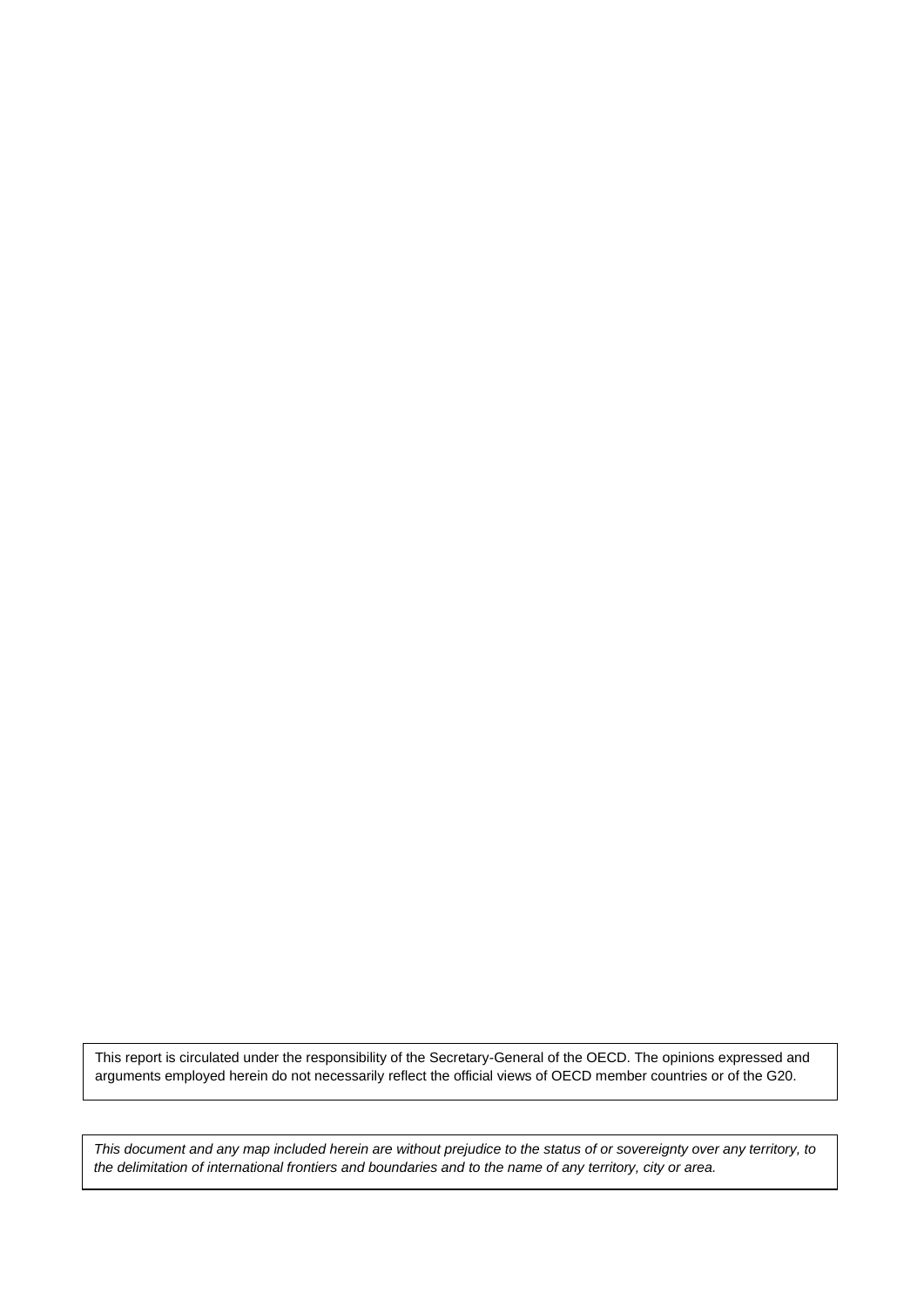# **TABLE OF CONTENTS**

| L |                                                                                                                               |  |
|---|-------------------------------------------------------------------------------------------------------------------------------|--|
|   | II. Developing effective approaches to support the implementation of the G20/OECD High-Level                                  |  |
|   |                                                                                                                               |  |
|   |                                                                                                                               |  |
|   | ANNEX 2. TOWARDS IDENTIFYING EFFECTIVE APPROACHES: ELEMENTS FOR<br>A SURVEY ON EFFECTIVE APPROACHES FOR THE IMPLEMENTATION OF |  |
|   |                                                                                                                               |  |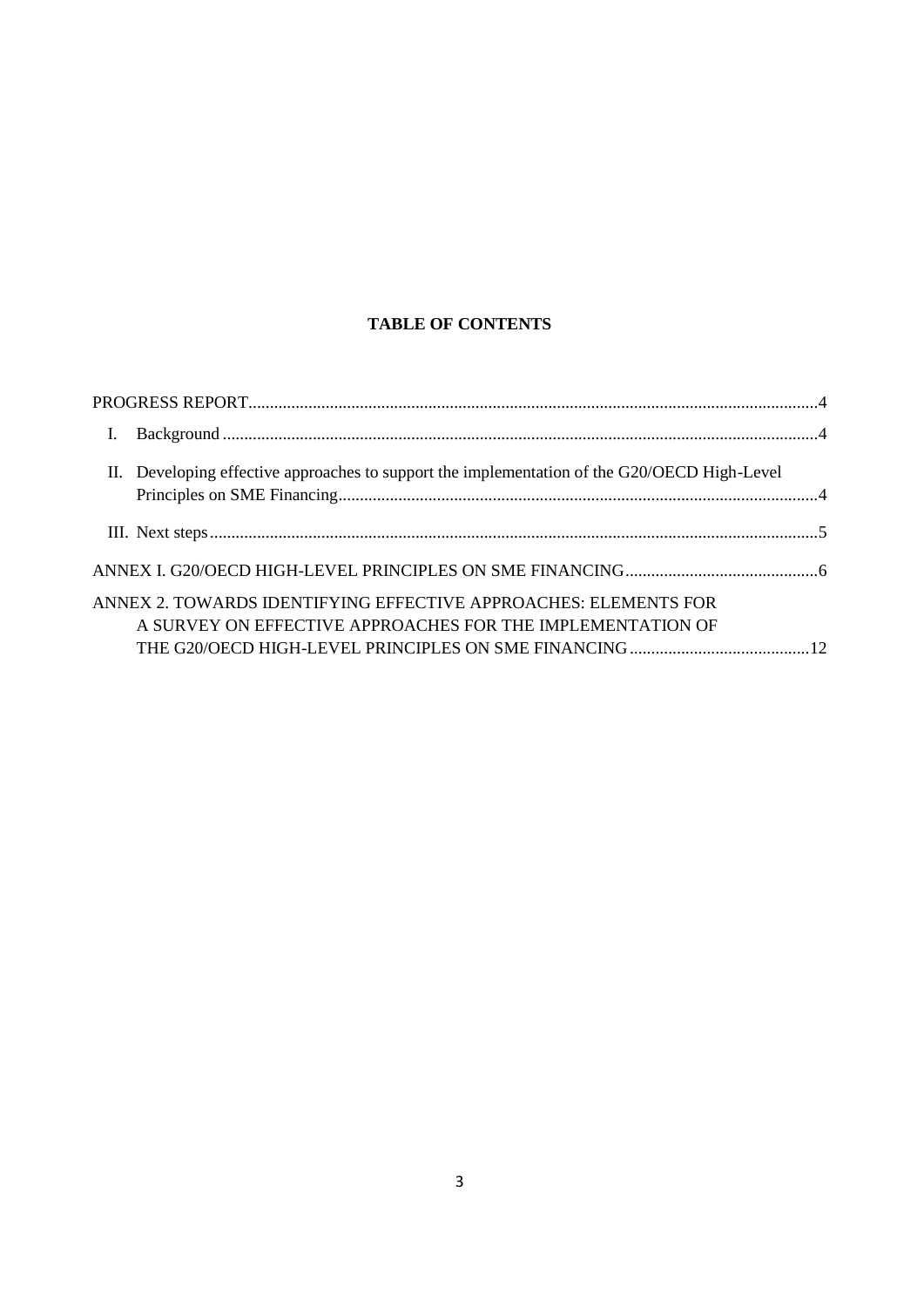# <span id="page-3-0"></span>**PROGRESS REPORT ON THE DEVELOPMENT OF EFFECTIVE APPROACHES TO SUPPORT THE IMPLEMENTATION OF THE G20/OECD HIGH-LEVEL PRINCIPLES ON SME FINANCING**

### <span id="page-3-1"></span>**I. Background**

 $\overline{a}$ 

1. At the G20 Leaders Summit in Antalya, in November 2015, G20 Leaders welcomed the *G20/OECD High-Level Principles on SME Financing*, which were developed by the OECD, together with other relevant international organisations (IOs), at the request of G20 Finance Ministers and Central Banks Governors (see Annex I).

2. The Principles which are voluntary and non-binding, are addressed to G20 and OECD members and other interested economies, and can apply to diverse circumstances and different economic, social and regulatory environments. They provide broad guidelines for the development of cross-cutting policy strategies, efforts to benchmark policies and the assessment of current initiatives on SME financing at the local, national and international levels. The Principles also aim to encourage dialogue, exchange of experiences and coordination, including regulatory coordination, among stakeholders in SME finance, including policy makers, financial institutions, research institutions and SME management on how to enhance SME access to finance and increase their contribution to resilient and inclusive growth.

3. In their 2015 Antalya Action Plan, G20 Leaders called for work to identify effective approaches to facilitate the implementation of the Principles. In February and April 2016, G20 Finance Ministers and Central Banks Governors reiterated the call for effective approaches for the implementation of the Principles and looked forward to the first results of this work.

# <span id="page-3-2"></span>**II. Developing effective approaches to support the implementation of the G20/OECD High-Level Principles on SME Financing**

4. The OECD is working, together with G20 and OECD countries and other IOs, to develop more detailed policy guidance to help governments operationalise the Principles and to provide support in monitoring their implementation. The work builds on the experience from recent exercises carried out to develop effective approaches for other G20/OECD High-Level Principles, including those on long-term investment financing by institutional investors<sup>1</sup> and on financial consumer protection<sup>2</sup>. Along these lines, a surveybased process is proposed, which would, for each Principle and its sub-components, identify a set of effective approaches (see Annex II). By gathering and analyzing information from a broad range of countries and institutions, the exercise will identify approaches that can be considered common, i.e. well-

<sup>&</sup>lt;sup>1</sup> See *Report on Effective Approaches to Support Implementation of the G20/OECD High-Level Principles on Longterm Investment Financing by Institutional Investors*, September 2014, at <http://www.oecd.org/finance/principles-long-term-investment-financing-institutional-investors.htm>

<sup>2</sup> See *Update report on the work to support the implementation of the e G20/OECD High-Level Principles on Financial Consumer Protection*, September 2013, at [https://www.oecd.org/g20/topics/financial-sector](https://www.oecd.org/g20/topics/financial-sector-reform/G20EffectiveApproachesFCP.pdf)[reform/G20EffectiveApproachesFCP.pdf](https://www.oecd.org/g20/topics/financial-sector-reform/G20EffectiveApproachesFCP.pdf)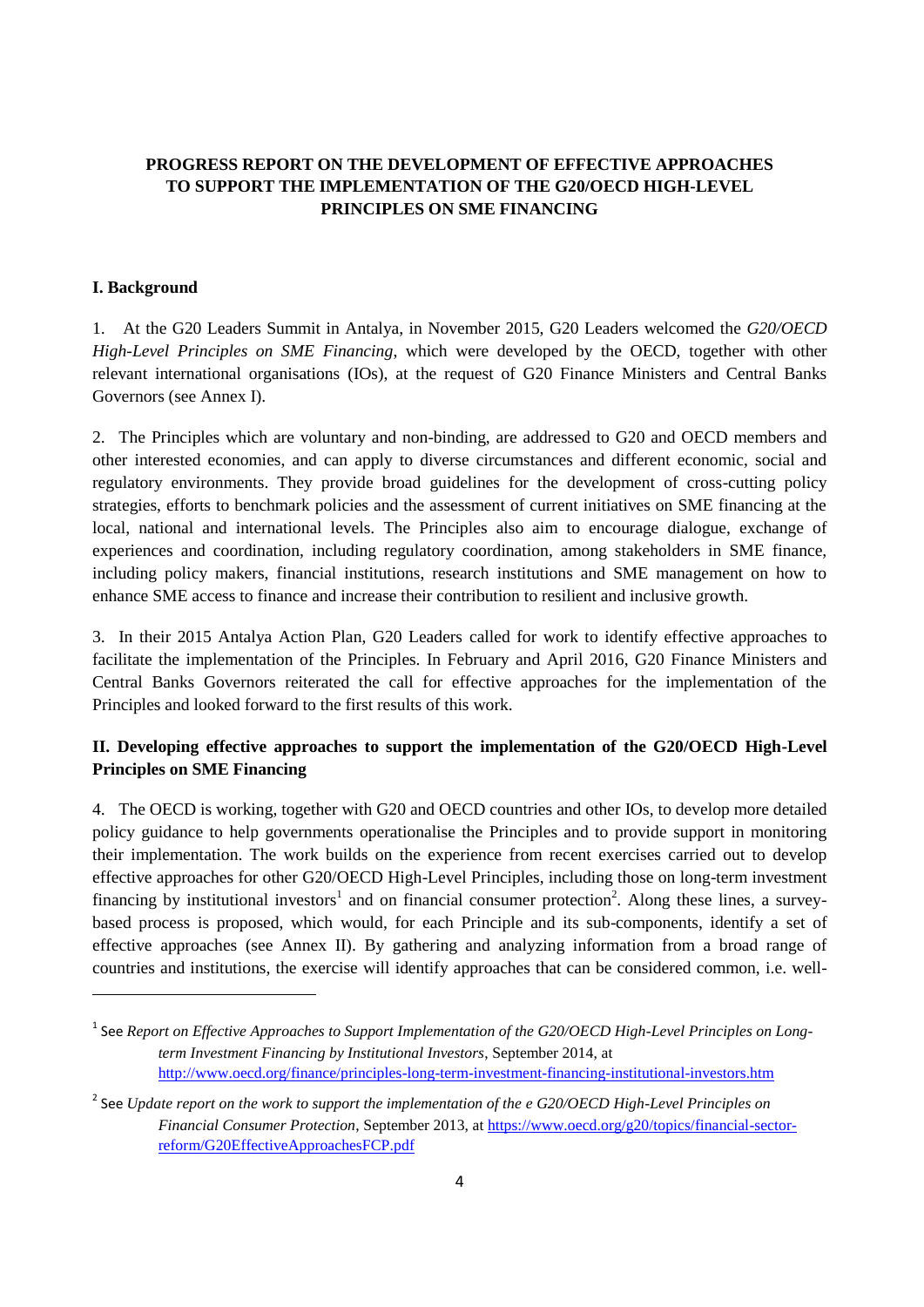established across a broad range of jurisdictions; or innovative or emerging, i.e. in place in a limited number of countries, only recently implemented or applying only to some specific policy areas or measures. The findings of available evaluations of these measures will also be considered.

5. There are several benefits to such a survey-based approach. Seeking information from countries ensures that a broad range of approaches are captured, which might be suited to different economic and political circumstances. It also ensures that the results are bottom-up and country driven. Furthermore, the exercise will contribute to enhancing the evidence base and may spur improvements in data collection on SME finance and SME finance policies.

6. In addition, a Self-Assessment Checklist will be developed covering the main policy areas identified in the Principles. Such a checklist could be a useful tool for countries to see where they stand in terms of policy and strategy development in the area of SME finance.

7. Consultation with relevant stakeholders on the draft Survey and Checklist will be carried out. In order to reach the full range of constituents, it is proposed to conduct the survey via the G20/OECD Task Force on Institutional Investors and Long-term Financing and the OECD Working Party on SMEs and Entrepreneurship. Additional countries interested in taking part in the exercise could also be included.

## <span id="page-4-0"></span>**III. Next steps**

- 8. The work is proposed to be carried out through the following steps:
	- *July-August 2016*: Consultation on the draft Survey and Self-Assessment Checklist. It is proposed to consult the G20/OECD Taskforce on Institutional Investors and Long-term Financing, the OECD Working Party on SMEs and Entrepreneurship (WPSMEE), the G20 Infrastructure and Investment Working Group (IIWG), the G20 Global Partnership for Financial Inclusion (GPFI), relevant international organisations (IOs) and the business community. The draft Survey and Checklist will be revised in line with comments received.
	- *September 2016*: launch of the Survey and Self-Assessment Checklist, through the G20/OECD Task Force on Institutional Investors and Long-term Financing and the OECD WPSMEE, for response by October 2016.
	- *November-December 2016*: analysis of results and preparation of a draft report on *Effective Approaches to Support Implementation of the G20/OECD High-Level Principles on SME Financing.*
	- *Q1 2017*: Discussion and revision of the draft report.
	- *Q2 2017*: Finalisation of the report.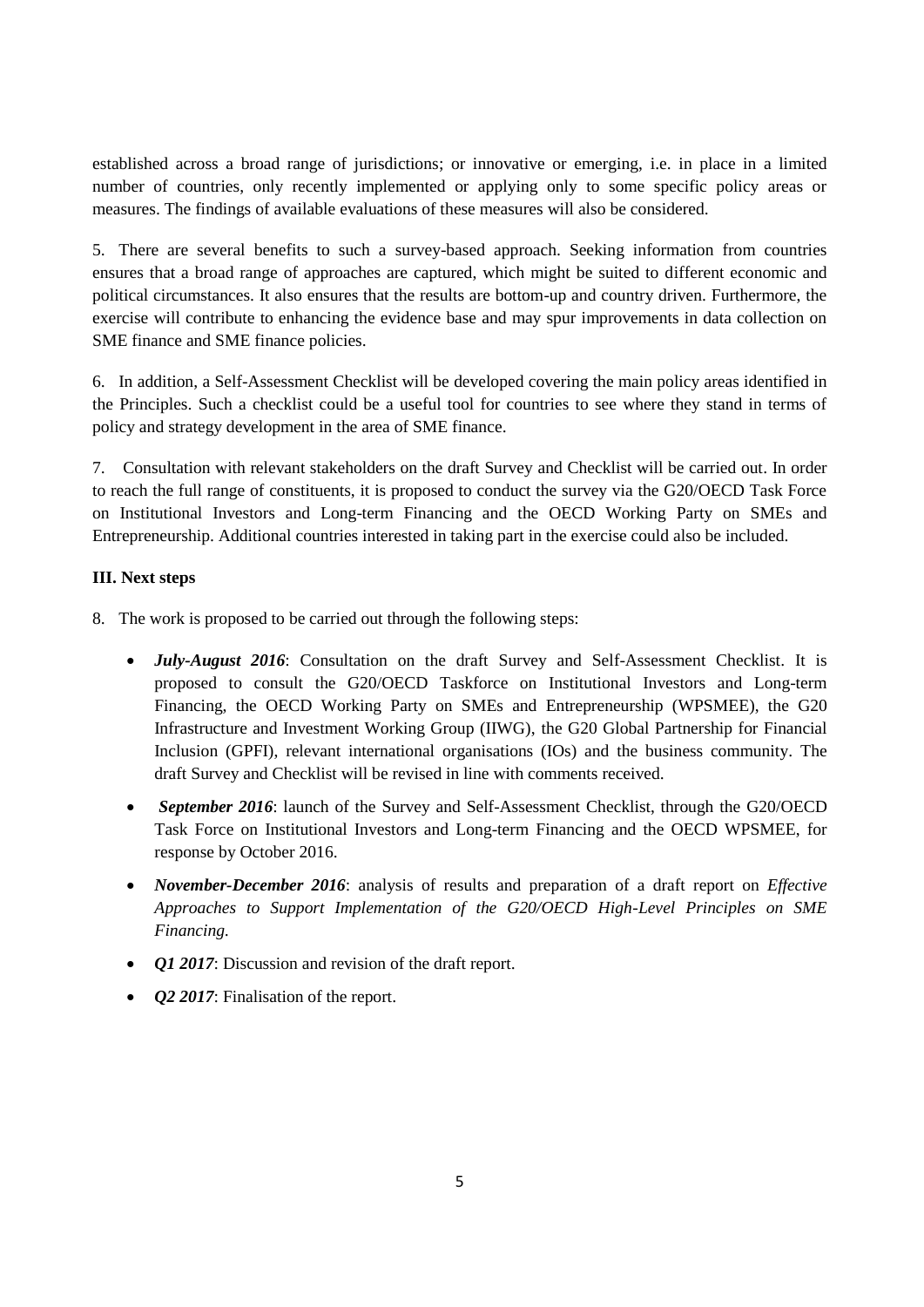### **ANNEX I. G20/OECD HIGH-LEVEL PRINCIPLES ON SME FINANCING**

<span id="page-5-0"></span>*These high level principles are addressed to G20 and OECD members and other interested economies, to support their efforts to enhance access to a diverse range of financing instruments by SMEs, including micro-enterprises, and entrepreneurs. The principles are voluntary and non-binding, and build on existing international financial principles and guidelines.* 

*Cross-cutting policy strategies to enhance SME access to finance are needed to provide a coherent framework for government actions in this area, within the broader policy ecosystem for SMEs. Such strategies are instrumental to define specific policy objectives; design, coordinate and implement policy measures; and to provide a framework for monitoring and evaluation*. *1*

*The principles that follow may serve the development of such strategies. They can apply to diverse circumstances and different economic, social and regulatory environments. More detailed policy guidance is under development to support governments in operationalising the high-level principles*.

### **Box 1. G20/OECD High-level Principles on SME Financing**

- I. Identify SME financing needs and gaps and improve the evidence base.
- II. Strengthen SME access to traditional bank financing.
- III. Enable SMEs to access diverse non-traditional bank financing instruments and channels.
- IV. Promote financial inclusion for SMEs and ease access to formal financial services, including for informal firms.
- V. Design regulation that supports a range of financing instruments for SMEs, while ensuring financial stability and investor protection.
- VI. Improve transparency in SME finance markets.
- VII. Enhance SME financial skills and strategic vision.
- VIII. Adopt principles of risk sharing for publicly supported SME finance instruments.
- IX. Encourage timely payments in commercial transactions and public procurement.
- X. Design public programmes for SME finance which ensure additionality, cost effectiveness and user-friendliness.
- XI. Monitor and evaluate public programmes to enhance SME finance.

#### **I. Identify SME financing needs and gaps and improve the evidence base**

As a first step in developing a strategy to enhance SME access to finance, governments should assess the extent to which SMEs' financing needs are met and where gaps exist, in cooperation with relevant stakeholders, including central banks and financial supervisory authorities, financial and research institutions and SME representatives. This requires a strong evidence base and a better understanding of SME financing needs and challenges by public authorities and financial suppliers.<sup>2</sup> Efforts should be placed on improving statistical information on SME financing, particularly in developing economies, where a lack of reliable evidence constrains policy design, implementation and assessment. This calls for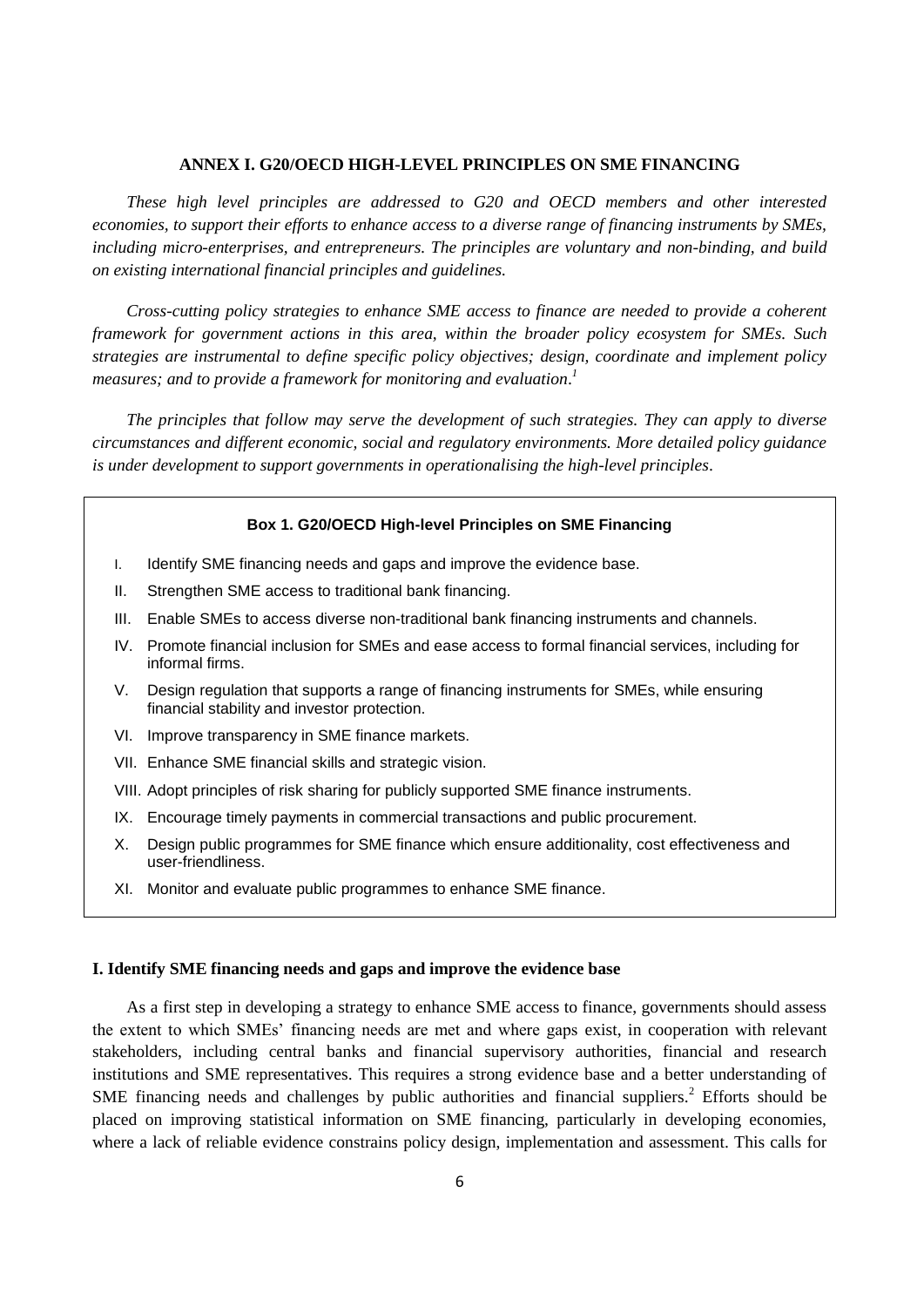cooperation at the national and international levels (including through an expansion of the OECD Scoreboard on Financing SMEs and Entrepreneurs) to increase transparency regarding definitions, improve the comparability of data and indicators, within and across countries<sup>3</sup>, facilitate international benchmarking<sup>4</sup> and regulatory coordination, and shed light on outstanding financing gaps and issues.

#### **II. Strengthen SME access to traditional bank financing**

As a main source of external finance for most small businesses, efforts to improve banks' capacity to lend to SMEs should be pursued. Measures may include credit guarantees, securitization<sup>5</sup>, credit insurance and adequate provisioning for loan losses. Risk mitigation measures should be strengthened, making use of new technologies and mechanisms for underwriting  $risk^{67}$ . Effective and predictable insolvency regimes should ensure creditor rights while supporting healthy companies and offering a second chance for honest entrepreneurs. Likewise, SMEs should be afforded credit on reasonable terms and with appropriate consumer protection measures in place. Policy makers should consider enabling SMEs to use a broader set of assets beyond fixed collateral, such as movable assets, to secure loans. The feasibility of expanding the use of intangibles as collateral should be carefully considered, to ease access to lending particularly by knowledge-based companies, while taking into account potential risks. The use of credit information should also be enabled to improve risk management for lenders and access for borrowers.

#### **III. Enable SMEs to access diverse non-traditional financing instruments and channels**

Recognising the complementary nature of the role of banks and other financing channels, access to a sufficiently broad range of SME financing instruments is desirable in order to obtain the form and volume of financing best suited to SMEs specific needs and the stage of the firm life-cycle. Multiple and competing sources of finance for SMEs should be supported, and efforts should be made to increase entrepreneurs' awareness of the available financing options through targeted outreach initiatives. The development of alternative financial instruments for SMEs should also aim to attract a wider range of investors, including institutional investors<sup>8</sup>, and to enhance their understanding of SME markets. Assetbased finance<sup>9</sup> could be fostered to enable young and small firms to access working capital on rapid and flexible terms, as well as supply chain and trade finance to support their integration in global value chains. Alternative forms of debt<sup>10</sup> could be cultivated to enable SMEs to invest, expand and restructure. Adequate policy attention should go to the development of hybrid tools<sup>11</sup> and equity instruments<sup>12</sup> to strengthen SMEs' capital structure and boost investment in innovative start-ups and high-growth SMEs<sup>13</sup>. Special consideration should be given to venture and private equity financing, including capital for seed, early and later stage investments, as well as to trade finance instruments.

# **IV. Promote financial inclusion for SMEs and ease access to formal financial services, including for informal firms**

Policy should aim to maximise the number of SMEs which have access to and use mainstream financial services and products at a reasonable cost. Financial inclusion is an important tool to reduce informality<sup>14</sup>, and national financial inclusion strategies should include reviewing the legal and regulatory framework of the financial sector; defining a public intervention strategy and identifying appropriate delivery instruments; and ensuring the existence of tools for groups excluded from the formal banking sector.<sup>15</sup> Microfinance schemes should be given adequate attention, particularly in developing countries, as a means to enhance entrepreneurs' access to small amounts of funding at an affordable cost.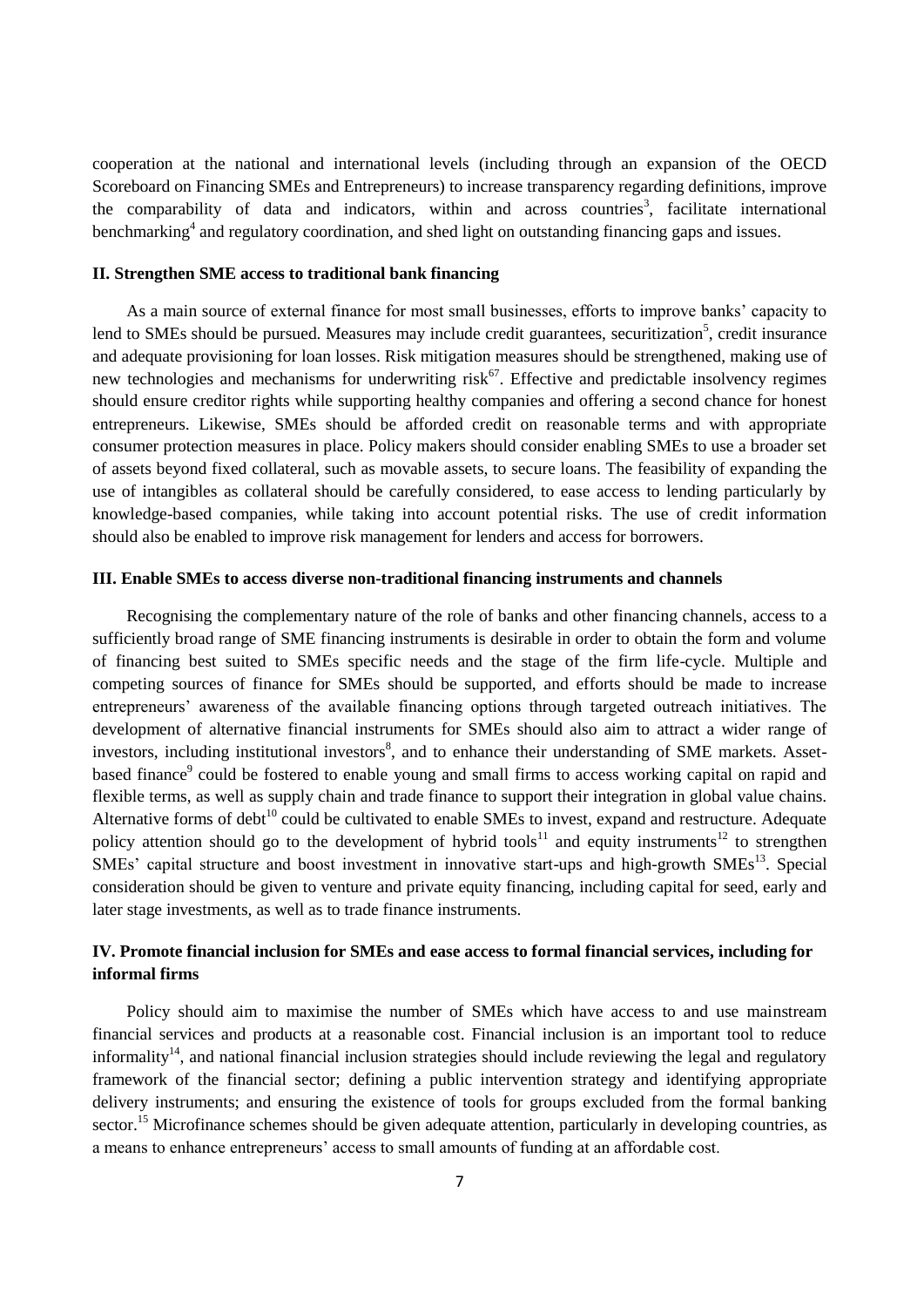## **V. Design regulation that supports a range of financing instruments for SMEs, while ensuring financial stability and investor protection**

Policy makers and regulatory authorities should ensure that regulation is designed and implemented that facilitates SMEs' access to a broad range of financing instruments without compromising financial stability and investor protection, and enables a return on investment. Regulatory certainty is needed to ensure a predictable and stable operating environment for firms and investors. The combined effects of different regulations should also be considered. Regulations should be proportionate to the risks of different financing instruments. Efforts should be made to avoid undue administrative burdens (including through digitalisation), cut red tape and facilitate bankruptcy resolutions. Particularly in the equity space, flexibility provided to SMEs should be compatible with investor protection, integrity of market participants, corporate governance and transparency. Good corporate governance in SMEs should be encouraged, to enhance their access to equity markets. Legal, tax and regulatory frameworks (including tax policies which provide incentives to encourage both debt and equity financing) should contribute to foster diverse sources of finance.<sup>16</sup> International regulatory coordination can serve to promote cross-border financing for SMEs.<sup>17</sup>

### **VI. Improve transparency in SME finance markets**

Information asymmetries in finance markets should be minimised to increase market transparency, encourage greater investor participation and reduce financing costs for SMEs. Information infrastructures for credit risk assessment<sup>18</sup> should aim to support an accurate evaluation of the risk in SME financing. To the extent possible and appropriate, credit risk information should be standardised and made accessible to relevant market participants and policy makers to foster both debt and non-debt SME financing instruments. Accessibility of this information at the international level should be supported to foster SMEs' cross-border activities and participation in global value chains.

#### **VII. Enhance SME financial skills and strategic vision**

To enable SMEs to develop a long-term strategic approach to finance and improve business prospects, public policies should champion SMEs' enhanced financial literacy<sup>19</sup>; their awareness and understanding of the broad range of available financial instruments; and changes in legislation and programmes for SMEs.<sup>2021</sup> SME managers should be encouraged to devote due attention to finance issues, acquire skills (including digital skills) for accounting and financial and risk planning, improve communication with investors and respond to disclosure requirements.<sup>22</sup> Efforts should also aim to improve the quality of startups' business plans and SME investment projects, especially for the riskier segment of the market.<sup>23</sup> Programmes should be tailored to the needs and financial literacy levels of different constituencies and target groups, including groups that are underserved by financial markets, such as women, young entrepreneurs, minorities, and entrepreneurs in the informal sector, and to different stages in the SME business cycle.

### **VIII. Adopt principles of risk sharing for publicly supported SME finance instruments**

Public programmes for SME finance should help catalyse and leverage the provision of private resources, especially in risk capital markets. Under certain conditions<sup>24</sup>, public schemes can be effective in kick-starting the offer of financing tools for SMEs. Nevertheless, leveraging private resources and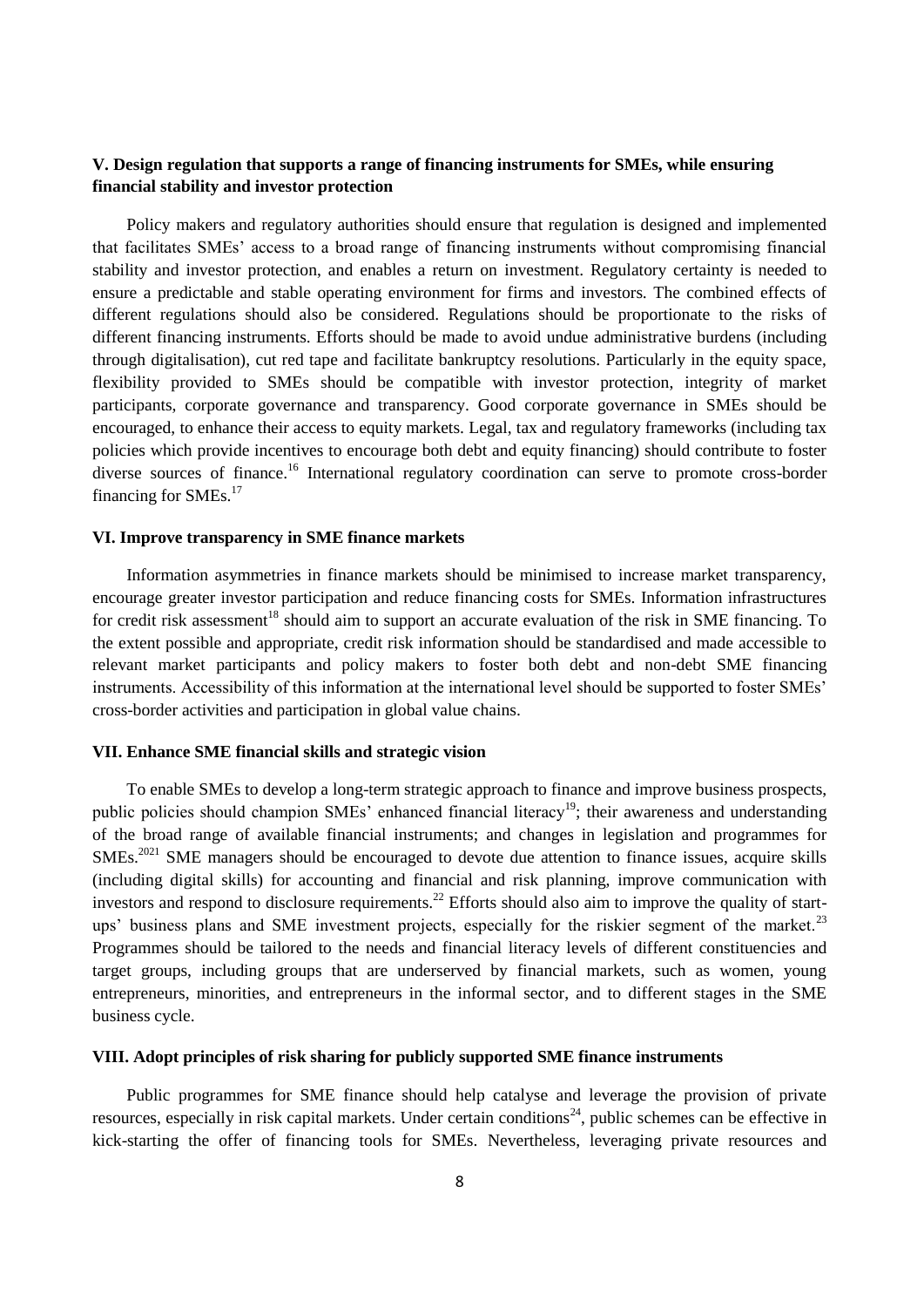competencies may be essential to enhance the resilience<sup>25</sup> of SME financing in the face of rapid economic and regulatory change. Policies should aim at encouraging the participation of private investors and developing appropriate risk-sharing and mitigating mechanisms with private partners which ensure proper functioning of public measures, including the allocation of government resources to their most efficient use. Policies should also be designed to avoid "moral hazard", i.e. excessive risk-taking against the public interest, and potential crowding-out effects. <sup>26</sup> Multilateral development banks (MDBs), national development banks (NDBs) and other public funds should be encouraged to promote SME financing, directly and indirectly.

### **IX. Encourage timely payments in commercial transactions and public procurement**

Timely payments in Business to Business (B2B) and Government to Business (G2B) transactions could be encouraged to enhance the cash flow of small business suppliers. Policy makers and regulators should ensure that SMEs, which are particularly vulnerable to late payments or non-payment<sup>27</sup>, are offered clear and appropriate payment terms. Norms could be designed, implemented and enforced to discourage late payments in commercial transactions, including for cross-border trade.<sup>28</sup>

## **X. Design public programmes for SME finance which ensure additionality, cost effectiveness and user-friendliness**

The design of public programmes to enhance SME access to finance should ensure financial and economic additionality<sup>29</sup>, along with cost effectiveness. Policy coherence<sup>30</sup> across levels of government and between government and non-government bodies dealing with SME finance should be pursued, based on reliable evidence. The target population, eligibility criteria, credit risk management and fees structure should be considered carefully and defined clearly when designing programmes, which should be easy to understand for SMEs. The administrative burden and compliance costs of new and existing policies, should be proportionate to the service provided, the impact on beneficiary firms and the broader economy, as well as to the nature and size of the targeted businesses.

### **XI. Monitor and evaluate public programmes to enhance SME finance**

Monitoring and evaluation of policies to ease SMEs' access to finance should be promoted. Ex ante and ex post evaluation should be performed regularly based on clearly defined, rigorous and measurable policy objectives and impacts and in co-operation with financial institutions, SME representatives and other stakeholders. Evaluation findings should feed back into the process of policy making, in particular when measures fail to meet their stated objectives or are found to have undesirable impacts. Regional, national and international policy dialogue and exchange of experiences on how to monitor and evaluate public programmes to enhance SME finance should be encouraged.

#### *Notes*

<sup>2</sup> Evidence on SME financing, including micro data and micro analysis is needed for informed policy discussion; the evaluation of policies; monitoring the implications of financial reforms on SMEs' access to

<sup>1</sup> Strategies may be developed at various geographical and sectoral levels.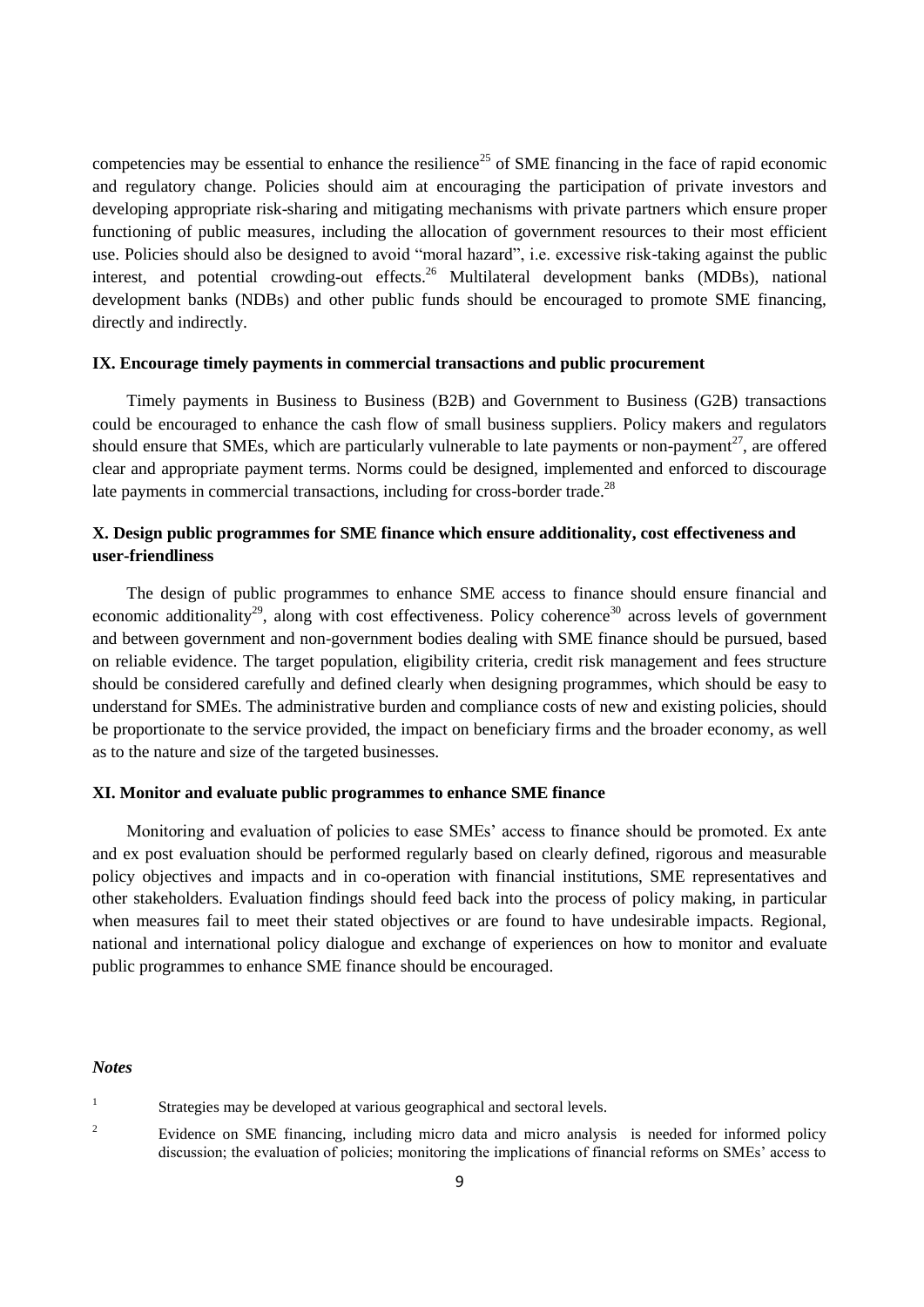finance and for a better understanding by financial suppliers' of SME financing needs. Evidence on financing needs and gaps by firm size and stage in the firm life cycle is especially important to tailor policy strategies. In this regard, regular quantitative demand-side surveys can represent an important source of information, but their harmonisation at the national, regional and international level should be encouraged to improve the quality of information and cross-country comparability.

- <sup>3</sup> At the international level, comparison of data on SME finance is significantly hampered by differences in definitions and methodology.
- 4 Strengthening the ability to document differences in SME access to finance across countries can shed light on policy experiences and facilitate the exchange and adaptation of good policy practices.
- <sup>5</sup> High-quality, transparent and standardised securitization of SME loans is one means to strengthen banks' balance sheets and foster their lending to SMEs.
- 6 To gather more accurate information about businesses, banks may also make use of external experts, particularly for technology-based business models.
- <sup>7</sup> The use of credit scoring models may also serve to facilitate bank lending to MSMEs by reducing costs and increasing service levels.
- 8 See also the G20/OECD High level Principles of long term investment financing by institutional investors and their related effective approaches.
- <sup>9</sup> Asset based finance includes, for example, asset-based lending, factoring, purchase order finance, warehouse receipts, and leasing.
- <sup>10</sup> Alternative forms of debt include corporate bonds, private placements, direct lending by non-bank institutions, and peer-to-peer lending.
- <sup>11</sup> Hybrid instruments include subordinated loans and bonds, silent participations, participating loans, profit participation rights, convertible bonds, bonds with warrants, and mezzanine finance
- <sup>12</sup> Equity instruments comprise venture capital, business angel investing, other private equity instruments, specialised platforms for public listing of SMEs and equity-based crowdfunding
- <sup>13</sup> The existence of appropriate channels for exit can help increase the attractiveness of these instruments for investors.
- <sup>14</sup> Informal enterprises are defined on a country specific basis as the set of unincorporated enterprises owned by households which produce at least some products for the market but which either have less than a specified number of employees and/or are not registered under national legislation referring, for example, to tax or social security obligations, or regulatory acts.
- <sup>15</sup> To promote financial inclusion, the introduction of technological platforms which enable the delivery of a broad variety of financial products and services, drive down the costs of financial access and reach previously untapped markets could be considered.
- <sup>16</sup> This may be of particular importance to attract private investors to early stage investments.
- <sup>17</sup> In addition, international exchange of experiences on regulation for new sources of finance can be particularly beneficial.
- <sup>18</sup> Credit bureaus or registries or data warehouses with loan-level granularity may be part of the information infrastructures for credit risk assessment.
- <sup>19</sup> Financial literacy is defined as a combination of awareness, knowledge, skill, attitude and behaviour necessary to make sound financial decisions and ultimately achieve financial wellbeing by the OECD/International Network on Financial Education (INFE) and G20.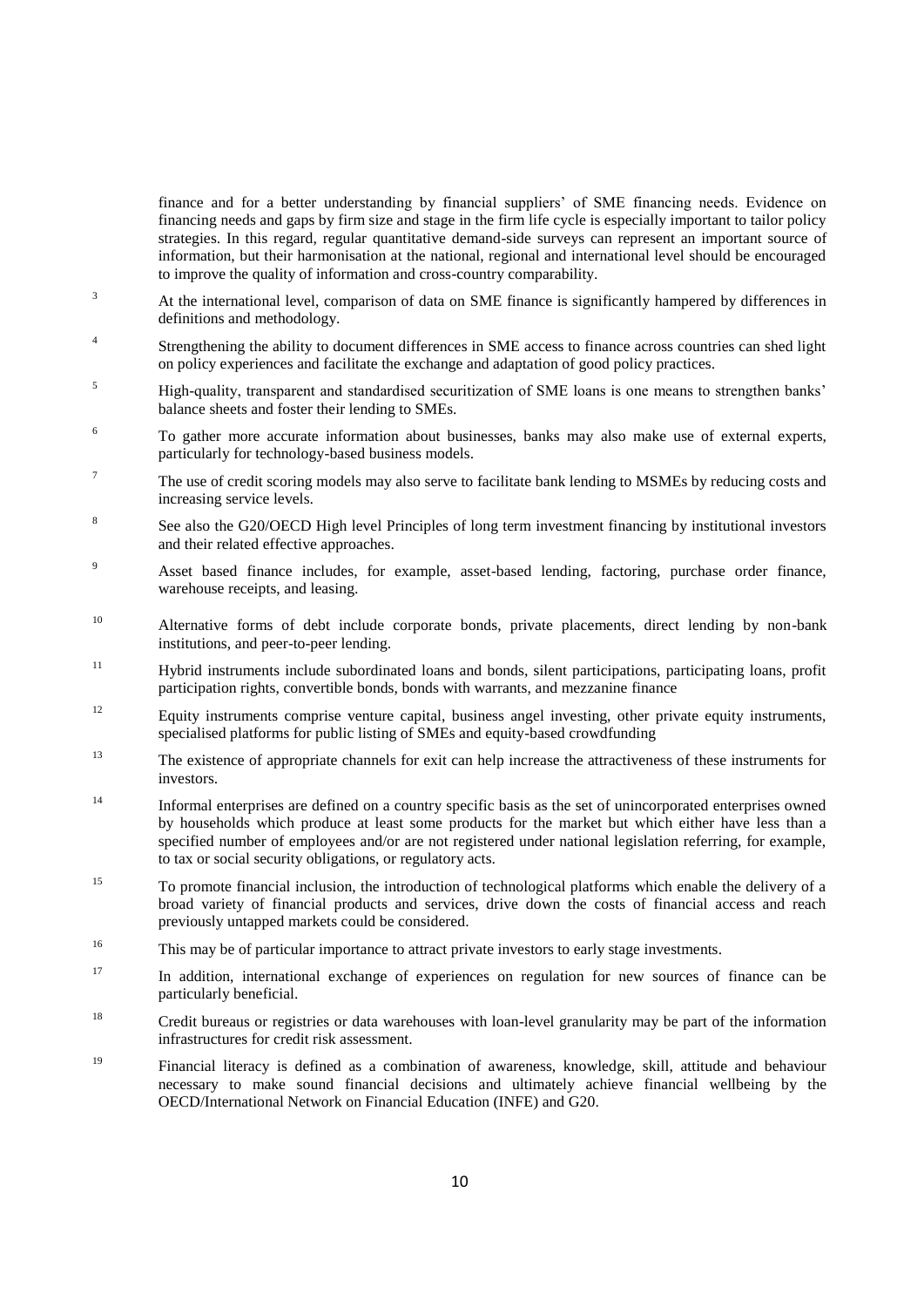- <sup>20</sup> The OECD/INFE on financial education for micro, small and medium enterprises has developed work in this area which can provide additional guidance. See also the OECD/INFE High Level Principles on National Strategies for Financial Education endorsed by G20 Leaders in 2012.
- <sup>21</sup> SME awareness about alternative lending options should also be improved, to enable them to obtain the most favourable credit terms and conditions.
- <sup>22</sup> Efforts should be made to improve awareness and understanding by SMEs of the information required by creditors and other investors in order to consider their demand for finance. This should include feedback from financial institutions on how to improve the quality of applications for external financing. Entrepreneurs' financial literacy and skills can be improved either through the education system, as part of a more general effort to teach entrepreneurship skills, or through specific programmes and advocacy, including in cooperation with the private and not-for-profit sector. Approaches such as training, mentoring and coaching can help SMEs understand how different instruments serve different financing needs at specific stages of the life cycle; the advantages and risks implied; the complementarities and possibility to leverage different sources of finance; and how to approach different types of investors and meet their information requirements.
- <sup>23</sup> Investment readiness programmes can support start-ups and SMEs in understanding investors' specific needs, gathering information and developing business plans so as to address these needs appropriately. Furthermore, accompanying support to financing, such as mentoring and coaching, including by investors, can improve the survival and growth of new and small firms.
- <sup>24</sup> Public policy may be essential to maintain offer of finance to SMEs under certain conditions, such as economic crises or natural disasters. Due to information asymmetries, public policy may also be important to kick-start or boost offer of financial products and services to specific types of SMEs and entrepreneurs, which are typically underserved by financial markets, including young and growth-oriented enterprises.
- <sup>25</sup> Resilience is the capacity of individuals, communities and systems to resist, adapt, and grow in the face of stress and shocks. Resilience involves being prepared for uncertainty, but also developing the capacity to cope with change and emerge stronger than before.
- <sup>26</sup> Mechanisms for the development of effective public-private partnerships in SME financing may include co-investment schemes, private-public equity funds, the delivery of public support through private sector intermediaries and the provision of credit guarantees where risks are shared by the public and private sector.
- <sup>27</sup> Late payments typically force SMEs to seek external finance in order to cover cash flow gap and/or to cut back investment and hiring plans.
- <sup>28</sup> Possible policy actions to encourage timely payments in commercial transactions include the restriction of the contractual freedom to pay invoices, the automatic entitlement to compensation for late payments, the possibility for SMEs to challenge unfair terms and practices, and the simplification of debt recovery procedures, including for transnational transactions.
- <sup>29</sup> Financial additionality means that public support reaches viable enterprises which would not otherwise have had access to finance or would have accessed finance at tighter conditions (e.g. higher financing cost, shorter debt maturity). Economic additionality implies that the intervention produces a net positive impact on the economy.
- <sup>30</sup> Policy coherence is defined as the systematic promotion of mutually reinforcing policy actions across government departments and agencies creating synergies towards achieving the agreed objectives. Within national governments, policy coherence issues arise between different types of public policies, between different levels of government, and between different stakeholders.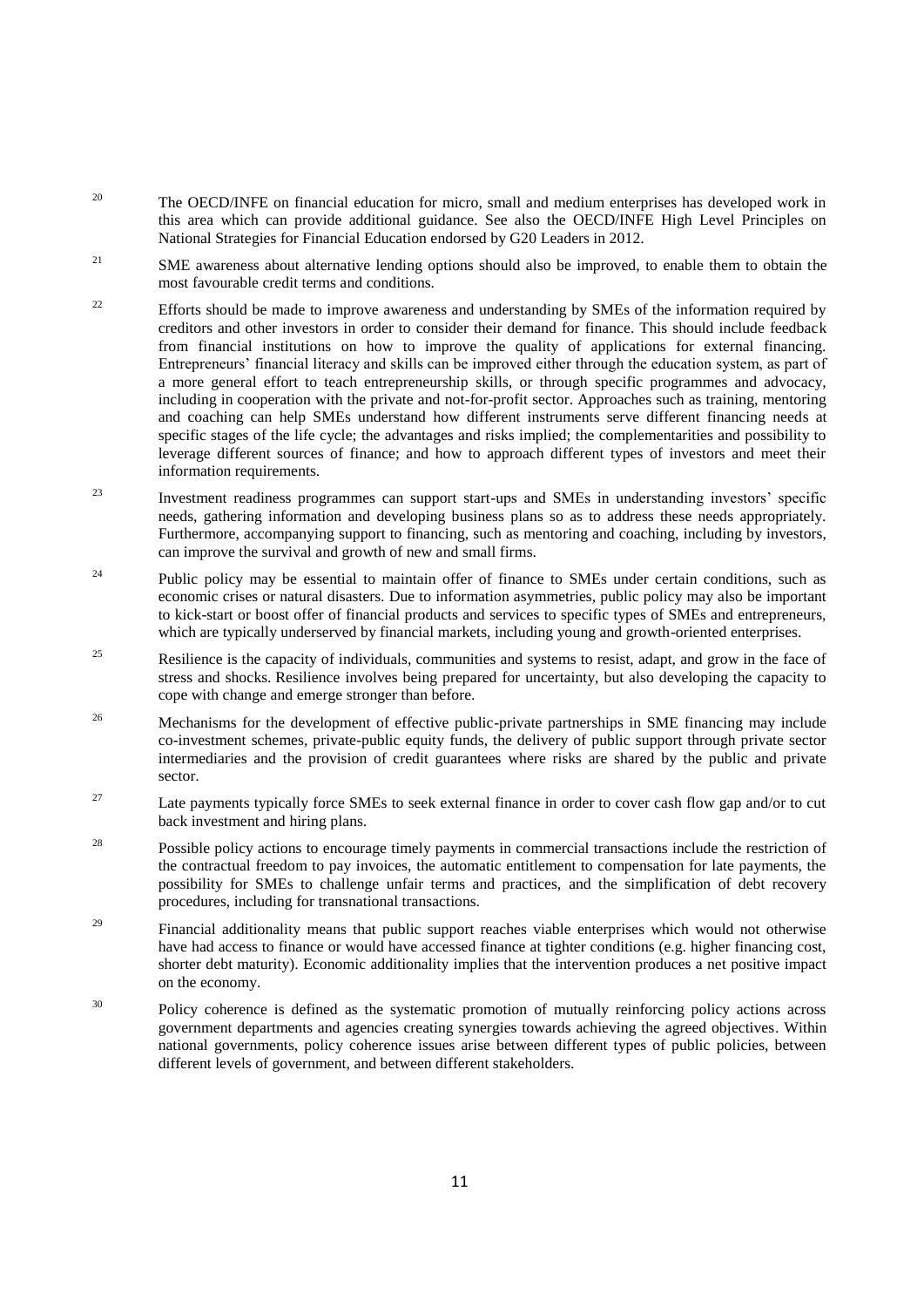# <span id="page-11-0"></span>**ANNEX 2. TOWARDS IDENTIFYING EFFECTIVE APPROACHES: ELEMENTS FOR A SURVEY ON EFFECTIVE APPROACHES FOR THE IMPLEMENTATION OF THE G20/OECD HIGH-LEVEL PRINCIPLES ON SME FINANCING**

In order to identify effective approaches for the implementation of the *G20/OECD High-Level Principles on SME Financing*, a survey will be submitted to OECD and G20 countries and other interested economies, to investigate their current and planned approaches to address the main areas for policy action outlined throughout the Principles.

Building on the experience from recent exercises carried out to develop effective approaches for other G20/OECD High-level Principles, such as on long-term investment financing by institutional investors and on financial consumer protection, the survey will look into each Principle and its sub-elements, in order to identify a broad range of approaches. In more detail, the survey-based process aims to differentiate approaches that are "common", i.e. regulatory measures, policies, programmes and practices that are consistent with well-established approaches developed by a broad range of jurisdictions, from "innovative or emerging approaches", i.e. regulatory measures, policies, programmes and practices that are not representative across a broad range of jurisdictions, but which address some key aspects of the Principles or tackle some emerging challenge to support their implementation, and are worth further consideration.

The following draft list provides the various elements, under each Principle, which would be addressed by the Survey:

## *Principle 1. Identify SME financing needs and gaps and improve the evidence base*

- Assessing SME financing needs
	- o Monitoring and assessment mechanisms
	- o Reporting requirements for financial institutions
	- o Consultation of stakeholders
- Building the evidence base
	- o Adoption of a consistent national SME definition
	- o Reporting requirements for financial institutions
	- o Collection of statistical data on SME access to finance at the national level and international benchmarking
	- o Participation in international efforts to improve comparability of data and indicators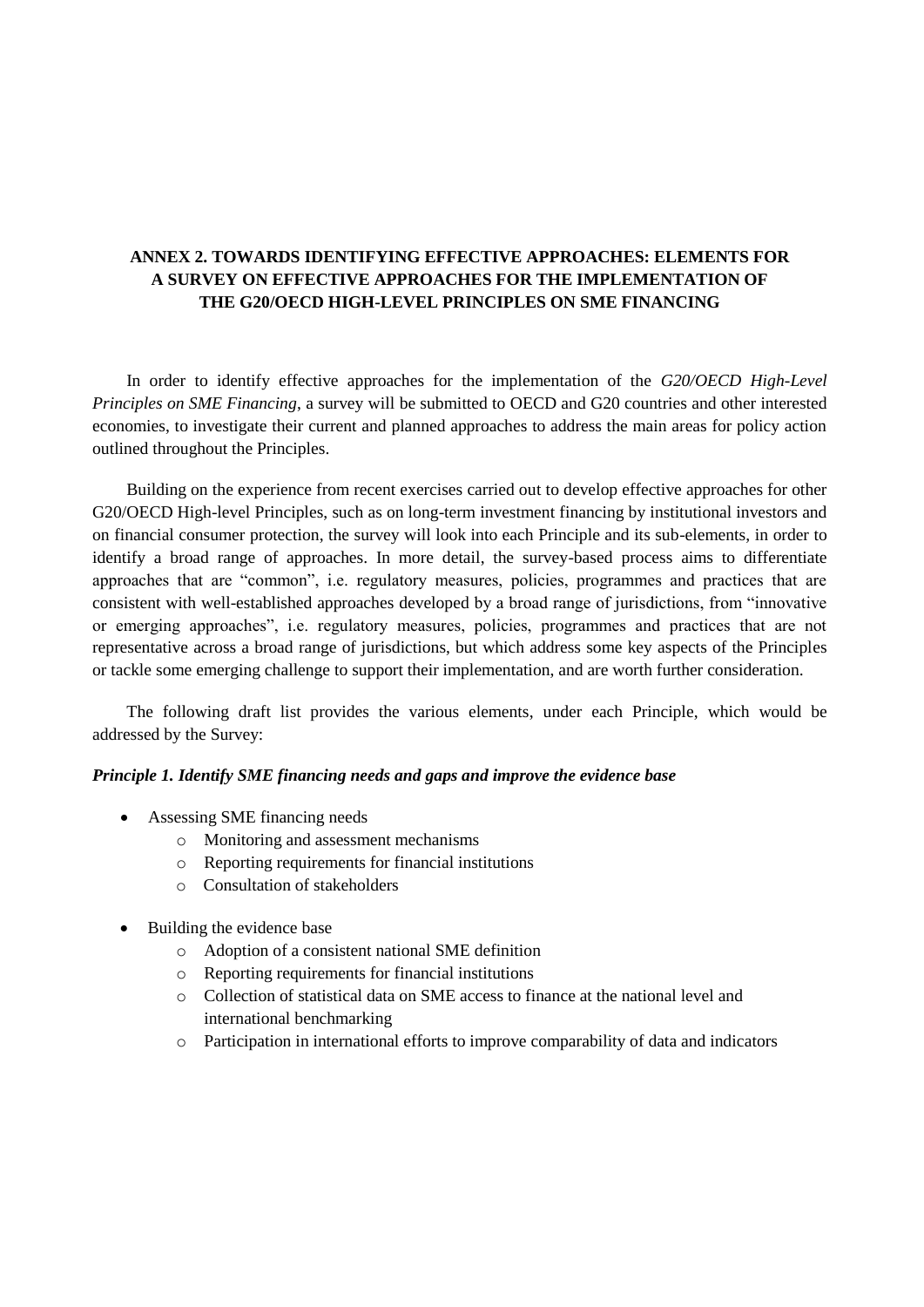## *Principle 2. Strengthen SME access to traditional bank finance*

- Credit enhancement and risk mitigation
	- o Measures to improve banks' capacity to lend to SMEs (e.g. credit guarantees, securitization, credit insurance)
	- o Measures to reinforce bank resilience
	- o Support for the adoption of new technologies for assessing risk
- Collateral
	- o Regulation on the use of a broader set of assets beyond fixed collateral to secure loans (e.g. movable assets, intangibles)
	- o Rules of ownership and priority for competing claims or rights
	- o Methods of notice (e.g. system of registry)

## *Principle 3. Enable SMEs to access diverse non-traditional financing instruments and channels*

- Broadening the base of SME investors
	- o Regulation concerning institutional and retail investors
	- o Measures to enhance the understanding by diverse investors of the SME market
	- o Measures to improve SME awareness of available financing options
- Asset-based finance

## *Asset-based lending*

- Commercial law on collateral
- Development of specialised expertise for the appraisal of specific assets in SME finance markets

## *Factoring and Purchase Order Finance*

- Regulation on accounts receivables
- **Tax treatment**
- Measures to support the development of supply-chain finance
- *Warehouse receipts*
	- Regulation on warehouses and warehouse receipts
	- System of grades and standards
	- Development of specific expertise on commodities in SME finance markets

*Leasing*

- **Regulation on leasing**
- National asset register
- Tax treatment
- Alternative forms of debt: corporate bonds and private placements
	- o Trading and clearing conditions of debt securities
	- o Support for the development of electronic platforms
	- o Standardisation of documentation and information
	- o Risk-mitigation instruments (e.g. guarantees)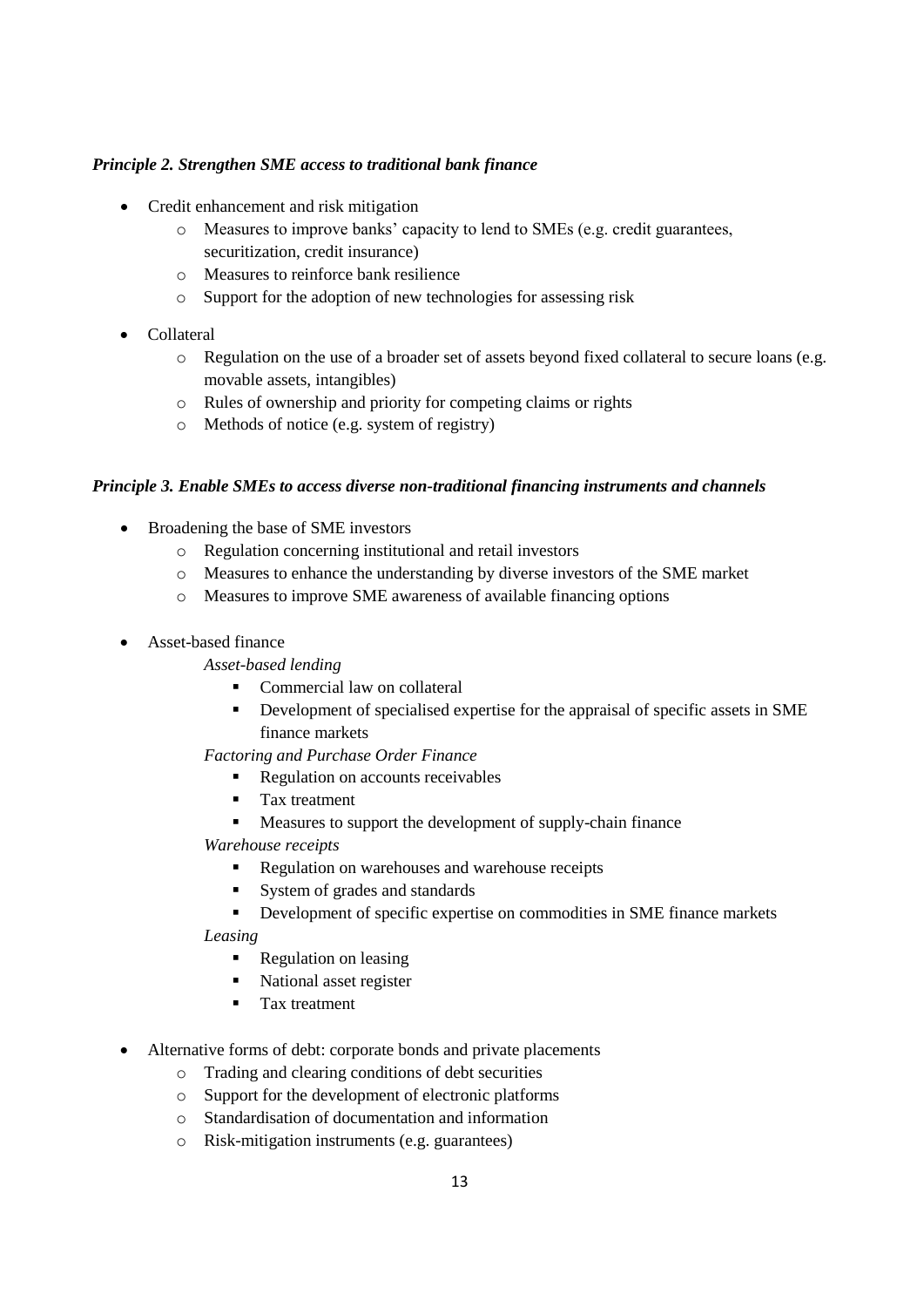- o Access to credit scoring on private placement issuances
- o Regulation for bonds issuance by non-listed SMEs
- Hybrid instruments
	- o Standardisation and securitization of mezzanine instruments
	- o Support for mezzanine finance to lower-tier SMEs (e.g. direct funding, participation in investment funds)
	- o SME access to advice and mentoring on hybrid financing tools
- Equity finance
	- o Investor-readiness programmes
	- o Tax treatment
	- o Support for the development of exit channels for SME equity investors (e.g. IPO, secondary market, trade sales)

## *Seed and early-stage financing*

- **Tax incentives**
- Regulatory limitations (e.g. for banks, pension funds, insurance companies)
- Public investment policy (e.g. direct funding, funds-of funds, co-investment)
- **Support for investors' networks**
- Development of skills for equity investors
- Openness to foreign investors

## *SME equity listing*

- Regulatory approaches and support for the development of platforms
- Support to liquidity in SME public listings
- Policies towards retail investors
- Support for cross-border investments

## *Crowdfunding*

- **Regulatory approaches**
- **Requirements on platforms**
- Support to industry networks

# *Principle 4. Promote financial inclusion for SMEs and ease access to formal financial services including informal firms*

- Financial inclusion strategy
	- o Mechanisms to monitor and assess access to finance by diverse social and business groups, including informal firms
	- o Development of a national strategy to promote financial inclusion
	- o Support to the provision of financing instruments to groups excluded from the formal banking sector
	- o Measures to enhance access to finance by women, young entrepreneurs, minorities, migrants, and senior entrepreneurs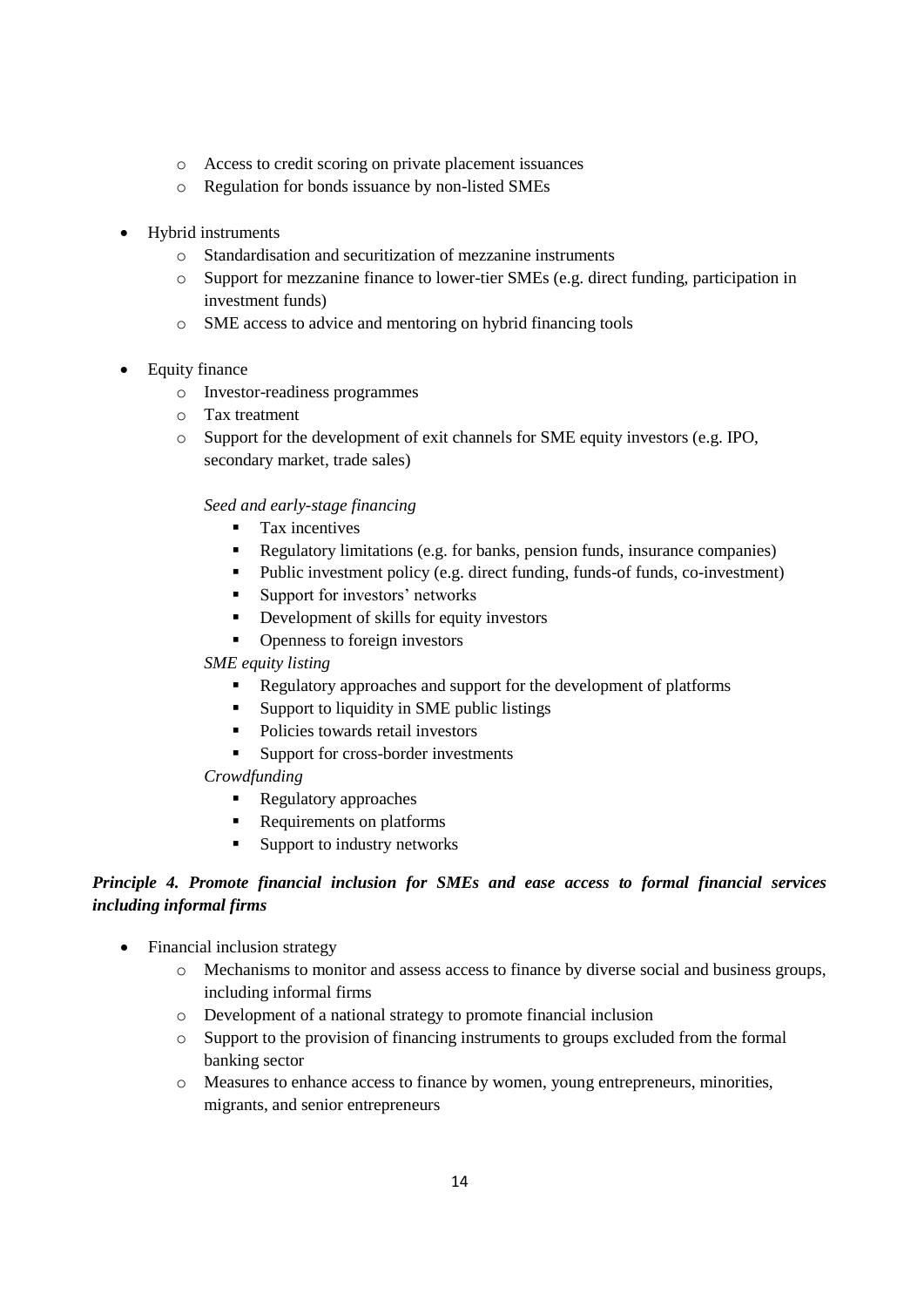- Microfinance
	- o Measures to enhance microfinance
	- o Integration of microfinance in the country's mainstream financial services
	- o Policies towards donors' funds for microfinance

# *Principle 5. Design regulation that supports a range of financing instruments for SMEs, while ensuring financial stability and investor protection*

- Legal, tax and regulatory approaches to facilitate SMEs' access to a broad range of financing instruments (e.g. predictability, stability, level playing field)
- Policies to safeguard financial stability and investor protection and enable returns on investment
- Mechanisms to monitor the effects of regulation
- Measures to avoid undue administrative burdens and excessive red tape for SMEs
- Policies to encourage good corporate governance in SMEs
- Efforts to enhance international regulatory coordination
- Participation in the international exchange of experiences on regulation for new sources of finance

# *Principle 6. Improve transparency in SME finance markets*

- Identification and monitoring of information asymmetries in financial markets and assessment of implications for SME financing
- Legal and regulatory framework for credit reporting systems
- Policies to improve the information infrastructure for credit risk assessment (e.g. credit bureaus, credit registries, credit rating agencies, data warehouses)
- Standardisation of credit risk information and accessibility to policy makers and market participants, at the national and international level

# *Principle 7. Enhance SMI financial skills and strategic vision*

- Financial literacy
	- o Measures to promote financial literacy
	- o Measure to enhance financial skills by groups that are underserved by financial markets (e.g. women, young entrepreneurs, minorities, migrants, informal entrepreneurs)
- SME financial skills and strategic vision
	- o Policies to enhance financial skills by SME owners and managers
	- o Measures to enhance SMEs' ability to approach different types of investors and meet their information requirements
	- o Measures to improve the quality of start-ups' business plans and SME investment projects
	- o Cooperation with the private and non-for-profit sector
	- o Raising SME awareness about changes in legislation and programmes targeted to them
	- o